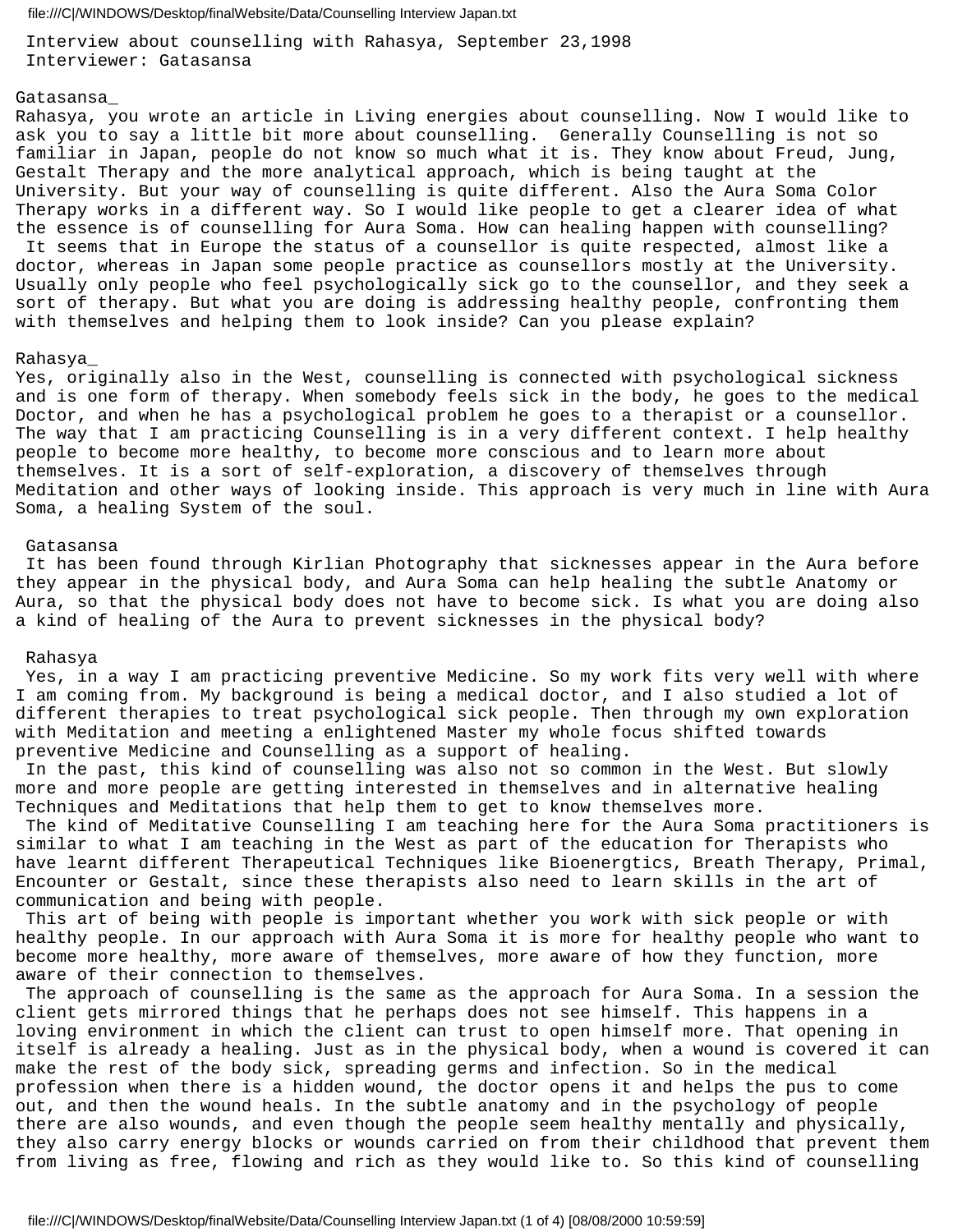is supporting an opening of the energies, and in this opening the healing happens. In the same way Aura Soma is reflecting the colors of the person, and through allowing the colors to come back to the person, the healing is happening.

 In a counselling session, as the client understands energetically more about himself and starts to love himself more for what he recognizes inside, opening and healing is happening. Sometimes an emotional opening needs to happen where the client has to release some tears or some old pain. This is only possible in a loving atmosphere where trust is there and the client is not pushed in any direction. So it is very important for the counsellor to be able to create such an atmosphere.

When you take the example of a child, and you want the child to do something by pressuring him, he usually does not want to do it, or he shrinks and is reluctant. He maybe does it, but with fear and resistance, and not with his full potential. So the result is usually not the best. But when you love the child the way he is, and you support his gifts, the child is ready to do anything, because there is love. And with love there is no split in the energy, the performance is better, and the child functions from its source.

Counselling is helping the client to reconnect with his own source, with his original being. This is where Meditation comes in. If people would meditate, they would not need counselling. Counselling can become a bridge towards meditation or a bridge to a deeper self-exploration. Very often when people start e.g. with Aura Soma or with Counselling, they discover things about themselves that they have not known before, so they come closer to themselves, and this very fact is helping them to open to love.

 If you want to have one sentence to describe what counselling is, counselling is helping the client to open more to self-love. In that self love, everything happens, healing happens, freedom happens, sharing happens, old conflicts are resolved.

 There a quite some magical things happening when a person opens to love inside. We had an experience with somebody in the course that had a conflict with a family member for a many years, and there was no communication possible. Just through contacting her own heart on a deeper level, something happened energetically and she got a more loving and understanding connection to the person she had a conflict with before.

 Counselling affects all the chakras, since whenever a person opens in the climate of acceptance and love, everything opens, and whatever was hidden inside can come into the light. As a result there is an opening to self-love, to creativity, to a deeper understanding, to intuition and eventually an opening to wholeness.

 This approach is very unique and different from how counselling is taught at university . It is also different from other approaches like NLP for example. In America there is a big movement with NLP, modeling and manifesting, which is exploring the mind to discover how it works and then using the elements to create your life. This is an approach through which people can create their life in a more beautiful way, but it is all somehow in the limits of the mind. It is a lot about doing. What I have come to know through my own exploration is that everything we are looking for is actually possible, when we relax and trust in ourselves. Usually we struggle and fight for the things we want. As we come closer to ourselves we find that life provides everything we need in the right time without any struggle as a part of the flow of life. I also teaching basic NLP and communication techniques, but for the purpose of growing more in love.

 We all might have had that experience that the world looks different depending on how we feel. When we feel expanded and loving, the whole world looks expanded and loving. When we feel very tight and restricted, tense or worried then the whole world looks terrible and depressive. So a lot of the exploration through counselling is to see and to recognize how we create our own world and how we become victims of it.

### Gatasansa

In your counselling skills training you are teaching synchronicity. Usually people are not so familiar with this expression. Can you please explain it?

Rahasya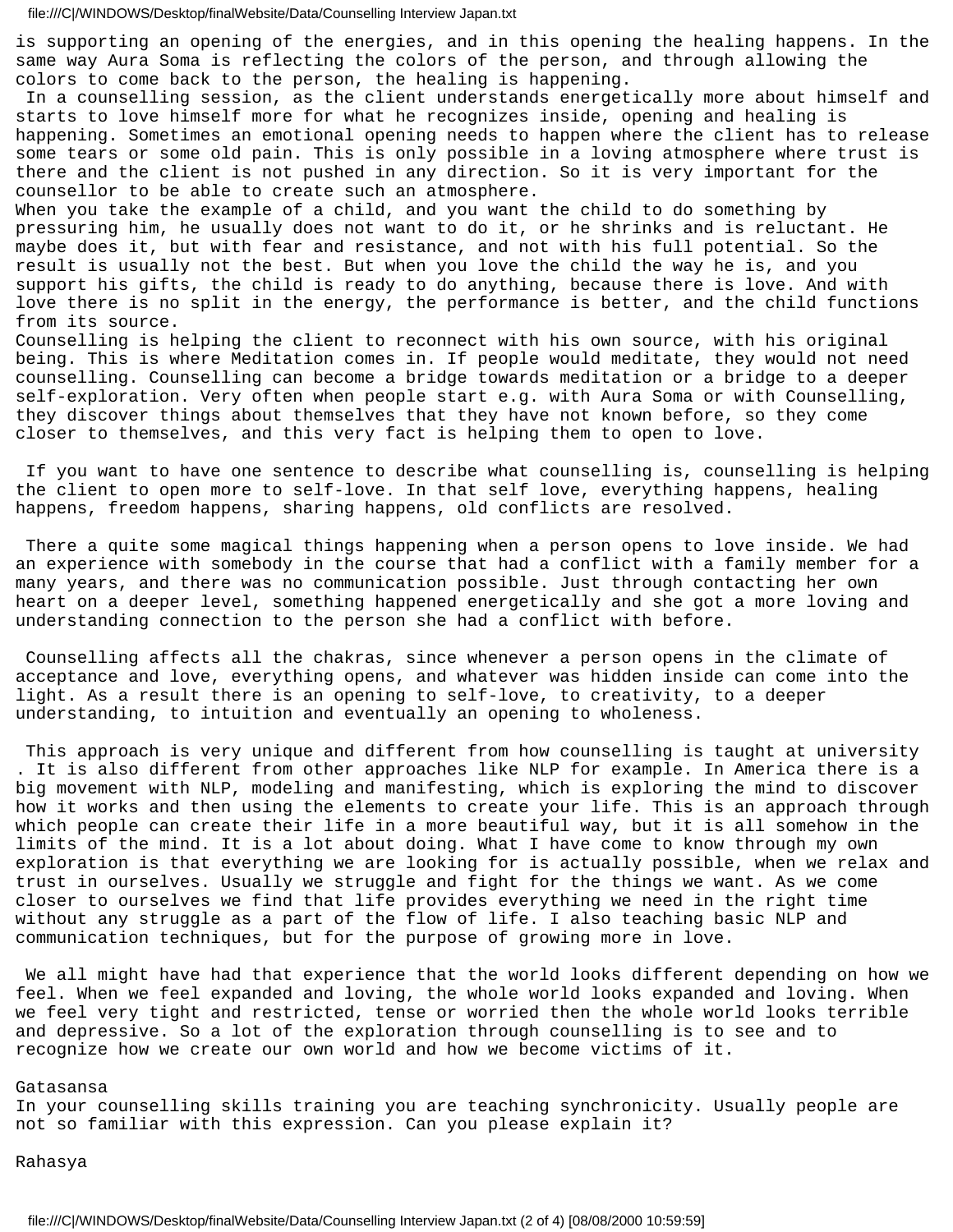Synchronicity is a very mysterious phenomenon. Actually I got introduced to it by a very beautiful woman, Kaveesha, who lives in Sedona. She has been guiding meditations with a group of people going into synchronicity. We found that the elements of synchronicity are parts of the quality of the heart. If two people are deeply connected within the heart, they might think the same thing in the same moment and perhaps speak it out in the same moment. We could say this is synchronicity. Or when somebody in Japan sits in a room and thinks very lovingly about a friend who is in America and the next moment this friend calls. This is synchronicity.

Through meditation and experiencing ourselves we have found a possibility to create a certain space with a client, where synchronicity is possible. The best way perhaps to explain it, is like falling into a vibration inside, where both the client and the counsellor attune to each other, tune into the same vibration. To work from that space is very beautiful, because in that moment when the counsellor says something, the client does not need to understand it mentally, he can experience what the counsellor says inside as a state, and understanding happens on a deeper level.

 Synchronicity is often happening in nature. I saw a beautiful poster, where two dolphins were jumping in a yin and yang sign, and underneath it was written synchronicity. Dolphins are actually very talented in synchronicity. You may notice when you look at them swimming that at the same moment they change direction without anybody knowing. Sometimes when you see birds flying in the sky, in the same moment the whole flock of birds turn into a different direction with an invisible message connecting them. With a deeper knowing they all do the same thing in the same moment.

 Synchronicity in the context of counselling is a very beautiful space to start a session with. It is a deep space of connectedness in the heart. In that space the counsellor and the client are not separate. The counsellor is not on a higher level or feels superior. The counsellor and the client are in the same space and the counsellor can learn in that moment as much from the client as the client can learn from the counsellor.

 This is a very different approach to the old analytical way of therapy. In the Freudian or Jungian analysis the therapist was always very distant. When the client was lying on the coach the therapist was even sitting behind, so that the client could not see the therapist. There should not be any personal connection. The way I have learned therapy and counselling is more from an understanding that we are all one, that nobody is better or worse. Some people may have walked on the path of self-exploration a little bit further than others so we can help each other. But we are all on the path to deeper insights or on the path towards enlightenment.

 So you can say that as Aura Soma is a spiritual healing system, it includes the spirit, it includes the master essences, it includes higher frequencies, that are connected with the masters, in the same way the counselling I am teaching is a sort of spiritual counselling. It includes the higher vibrations of the masters and conveys the message of love. So in this way Aura Soma and my way of teaching counselling are beautifully fitting together. I am very glad that Mike Booth has recognized this, when he invited me to teach counselling for the Aura Soma Practitioners.

### Gatasansa

You have realized or experienced while you were teaching counselling to the Aura Soma people, that what people shared in the counselling or what happened to them was very connected to the Aura Soma Balance Oils they chose. Can you talk about it?

### Rahasya

Yes. As the practitioner learns counselling, he will find out that his own intuition and love is big enough to see everything even without an Aura Soma Bottle. And then when he brings the Aura Soma bottle in, it is like a reconfirmation. It is an extra tool where the bottle is adding to the whole picture. With this experience the practitioner learns to trust that maybe the same bottle means many different things for different people who choose them. All the people that experience counselling in the training for Counselling Skills who give a session and then let the client take a bottle see that whatever has been addressed as an issue in the session is reflected in the bottle. Without any exception this always happened. This is a joy and discovery for the person participating in the course. It is a reconfirmation of how Aura Soma works, a reconfirmation of that